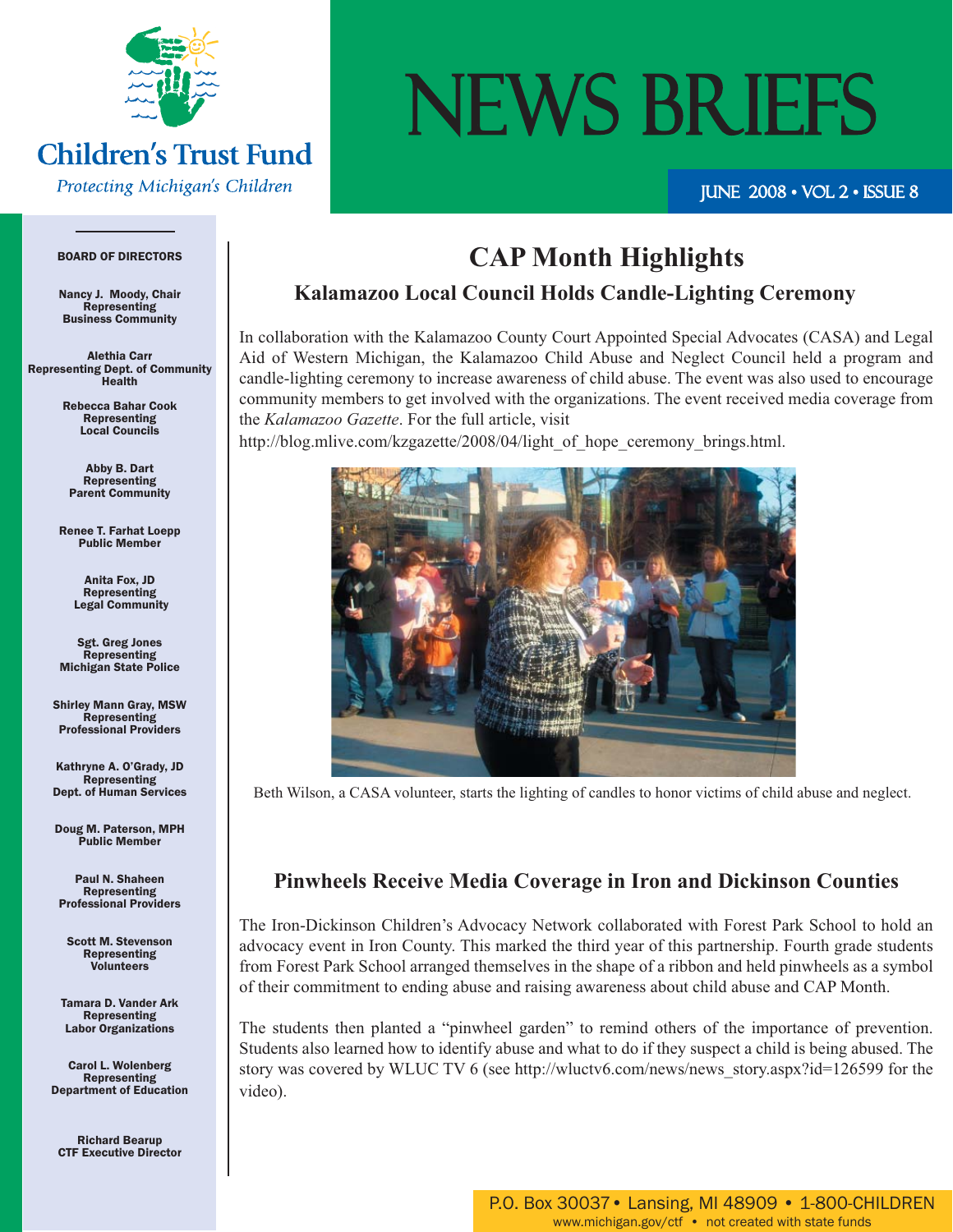# CTF NEWS BRIEFS THE TELL THE 2008 • VOL 2 • ISSUE 8

## Direct Services RFP Reviewers Needed

CTF is still recruiting for grant reviewers to evaluate direct service proposals for FY2009–FY2011 funding. Reviewers will be assigned three to four applications, depending upon the number of proposals received. This funding will expand or enhance secondary prevention services and/or fund new services throughout Michigan.

Review and evaluation materials will be distributed on June 12, 2008, at a reviewer session in Lansing at 9:00 a.m. An inperson group review will be held on June 23 from 9:00 a.m. to 4:00 p.m. at Lansing Community College's West Campus. A complimentary lunch will be served and mileage will be reimbursed at the standard state rate (\$0.329/mile). In order to participate in the review, you must be able to attend both sessions. Contact Sylvia Brown Jones at 517.241.7792 or brownjoness@michigan.gov to learn more.

## Direct Services RFP Update

The Q&A responses to the FY2009 direct service RFP pre-proposal conference (held on May 14) are posted on the CTF website under the "Spotlight" section and on the EGrAMS website under "DS-FY09" in the "User Documents" section. Recommendations for funding will be made at the July 28 Board meeting.

Important Direct Services RFP Dates June 6: RFP application deadline June 11: RFP applications available for rating teams June 12: Pre-rating reviewer instructions session June 23: RFP on-site review

# Parent Leadership Work Group

Parent leadership and involvement is an important component of programs funded by CTF's Community-Based Child Abuse Prevention (CBCAP) grant. CTF is in the process of strengthening this component and is currently forming a Parent Leadership Work Group. The purpose of the work group will be to explore ways to meaningfully and successfully involve parents in the planning, implementation, and evaluation of programs and services.

CTF welcomes direct service grantees and parents from the CTF-funded program to join the work group. CTF is also seeking local council representation on this work group. Councils that currently have parent education programs or actively involve parents in program planning are especially encouraged to contact CTF.

Sylvia Brown Jones and Sarah Davis will be working on this initiative. Please contact Sarah to join the work group or to learn more. The first meeting of the Parent Leadership Work Group will be via teleconference and will tentatively take place on Wednesday, July 30, at 10:00 a.m.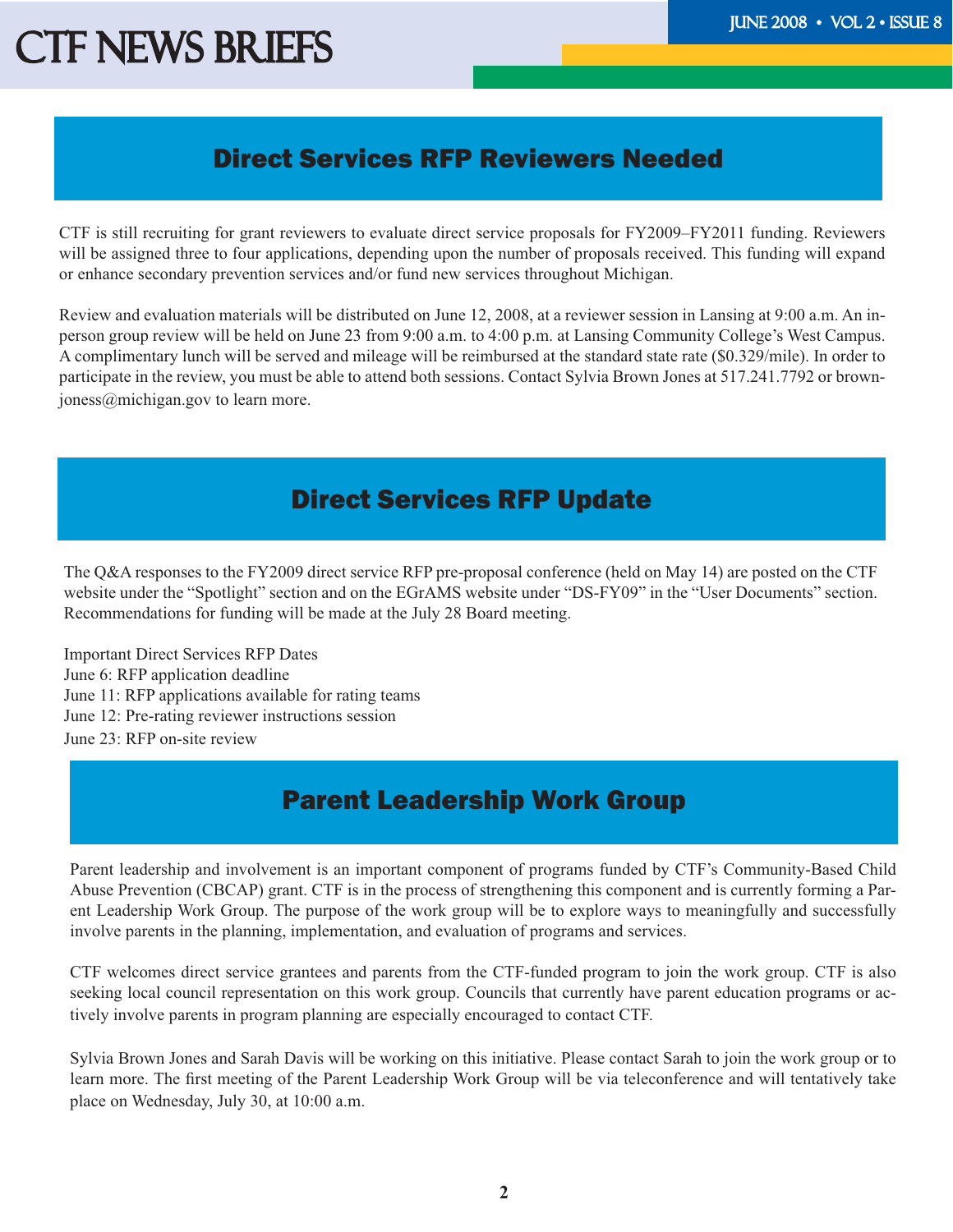# CTF NEWS BRIEFS THE TELL THE 2008 • VOL 2 • ISSUE 8

#### Best Wishes to CTF Staffer

## CTF Staffer Accepted into Leadership Academy



Stephanie Dorey, who has worked with CTF since 2006, recently accepted a CPS position with Eaton County. Stephanie's last day with CTF was Friday, May 16. Stephanie was a phenomenal worker, team player, and friend. While we will miss her at CTF, we are pleased that she is continuing to work to protect Michigan's children.

Stephanie was largely handling review and approval of local council quarterly

reports. Interviews to fill the local council coordinator position have taken place. Until the position is filled, please direct any reporting questions to Lauren Paluta at 517.241.8980 or palutaL@michigan.gov.



Congratulations to Sylvia Brown Jones for being accepted into the DHS 2008 Leadership Academy. Sylvia's personal commitment efforts have resulted in her success through a demanding selection process. The academy works to create a pool of high potential candidates to fill future leadership vacancies.

The two-year academy will enhance Sylvia's leadership competencies

and prepare her to be a better leader. Please join us in congratulating Sylvia.

## Using the CTF Logo

A friendly reminder that per designation agreements, CTF grantees are required to use the CTF logo on certain materials. The local council agreement identifies that the CTF logo must be included on local stationary and printed materials. Direct service grantees must include the CTF logo for any project that is funded in whole or in part by CTF. The new CTF logo and usage instructions were included in the August 2007 *News Briefs*.

Below is a great example of how the Mecosta County Children's Council combined their logo with the CTF logo.

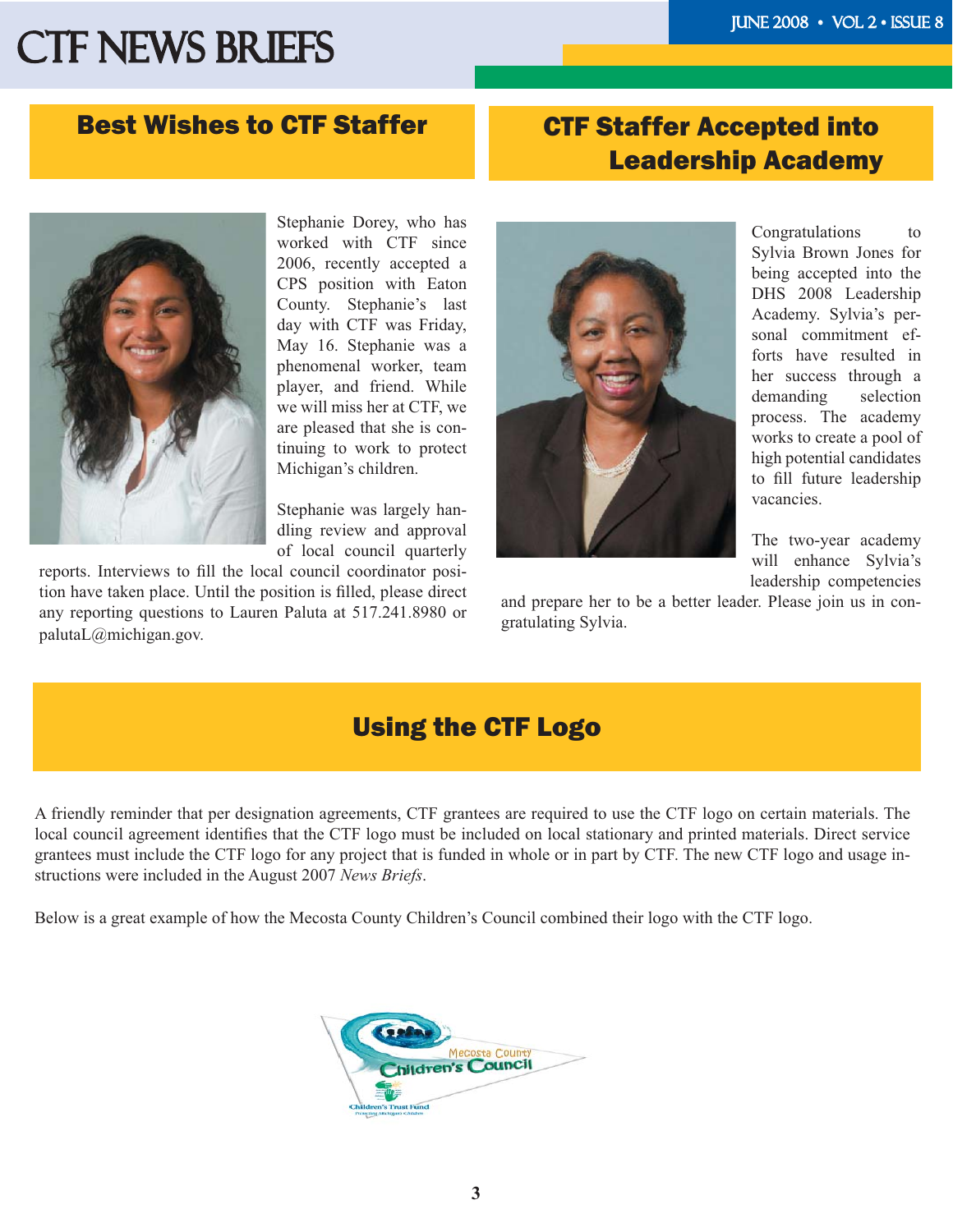# CTF NEWS BRIEFS THE TELL THE 2008 • VOL 2 • ISSUE 8

#### Upcoming Conferences and Webinars

#### **Applying Evidence-Based Practices in Communities of Color**

This session will demonstrate one community-based organization's experience in implementing a variety of evidence-based and promising practices in a community of color, some with adaptation and some without. It will examine interventions from a perspective of "culturally-grounded" or not, and overlay them on the newly developed FRIENDS "Integrating Evidence-Based Practices into CBCAP Programs: A Tool for Critical Discussions."

The presenter is Vickie Ybarra, Director of Planning and Development for the Yakima Valley Farm Workers Clinic, which is one of the set aside grantees for the Community-Based Child Abuse Prevention (CBCAP) Tribal and Migrant Programs.

The webinar will take place on **Wednesday, June 11**, from 3:00 p.m. to 4:30 p.m. The webinar is free of charge, but space is limited. Reserve your webinar seat at https://www2.gotomeeting.com/register/957219389.

#### **11th National Child Welfare Data and Technology Conference**

The theme of this year's conference is "Making IT Work: Achieving Safety, Permanency and Well-being for Youth." Attendees will examine the collection and use of data that influence youth in foster care. This is a unique subgroup of the child welfare population in critical need of improved outcomes. The conference will take place **July 21-23** in Washington, D.C. Visit http:// www.nrccwdt.org/nrc\_conf/pres\_2008\_outline.html for registration information.

#### **International Bullying Prevention Association: 5th Annual Conference**

This year's conference is titled "New Horizons: The Latest in Bullying Prevention and Research." The conference is co-hosted by the Indiana School Safety Specialist Academy and the Indiana Department of Education. The conference will take place on **November 6-7, 2008**, in Indianapolis, Indiana.

The conference is designed for school guidance counselors, administrators, teachers, school health educators, school social workers, school psychologists, school safety specialists, Safe and Drug-Free coordinators, school resource officers, school attorneys, law enforcement working with youth, student service directors, PTA/PTO members, children and family mental health counselors, school nurses, school board members, parents, extended day/after school staff, prevention specialists, etc. This conference also welcomes college students.

Conference registration fees have been reduced to enable an affordable opportunity for all those attending. Registration and conference information is available at http://www.doe.state.in.us/isssa/new\_horizons.html. **Early bird registration ends June 27, 2008!** Information about the International Bullying Prevention Association can be found at http://www.stopbullyingworld.org.